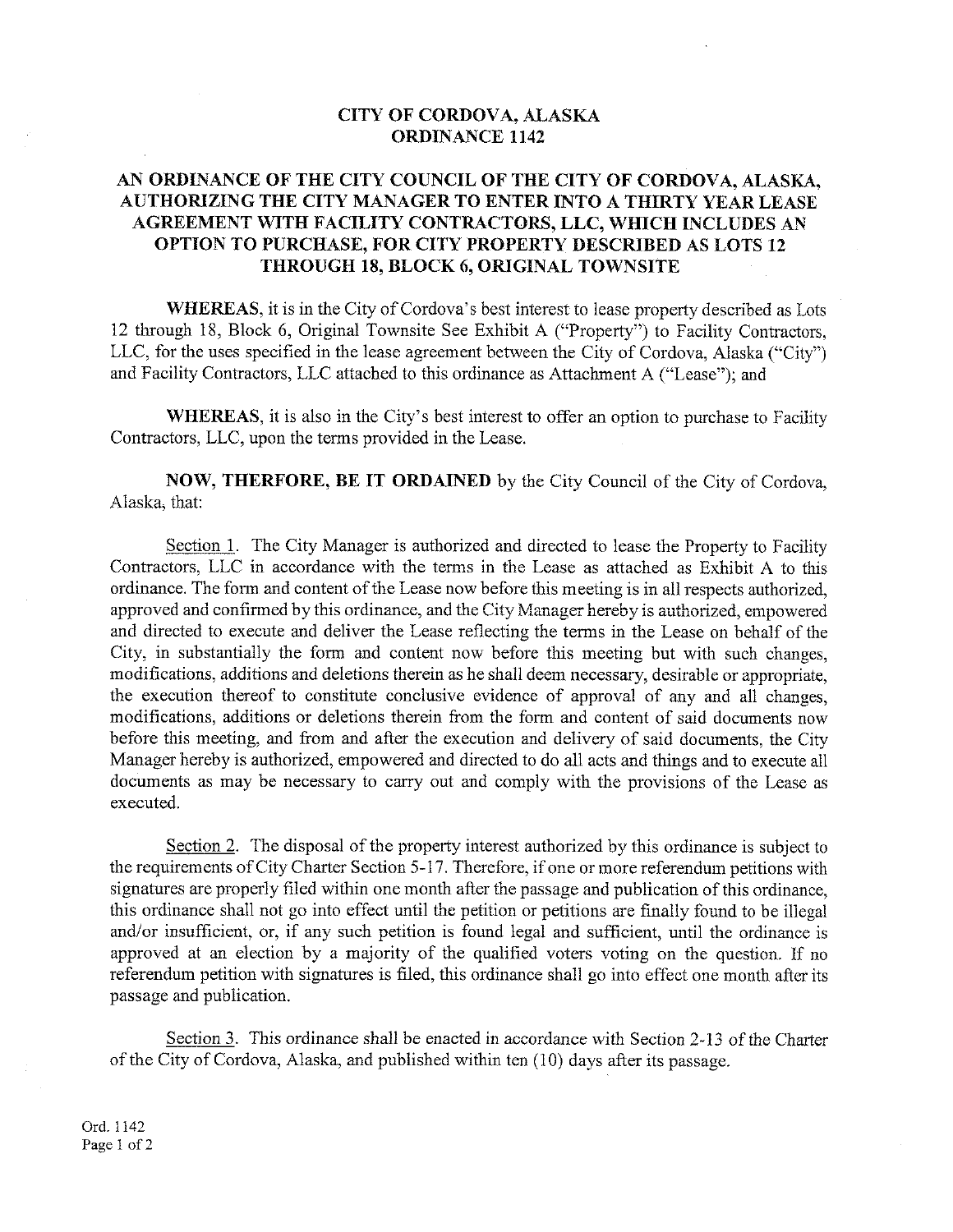1st reading: March 2, 2016

2nd reading and public hearing: March 23, 2016

# PASSED AND APPROVED THIS 23rd DAY OF MARCH, 2016.



Clay R Koplet

ATTEST:

Susan Bourgeois, CMC, City Clerk

Ord. 1142 Page 2 of 2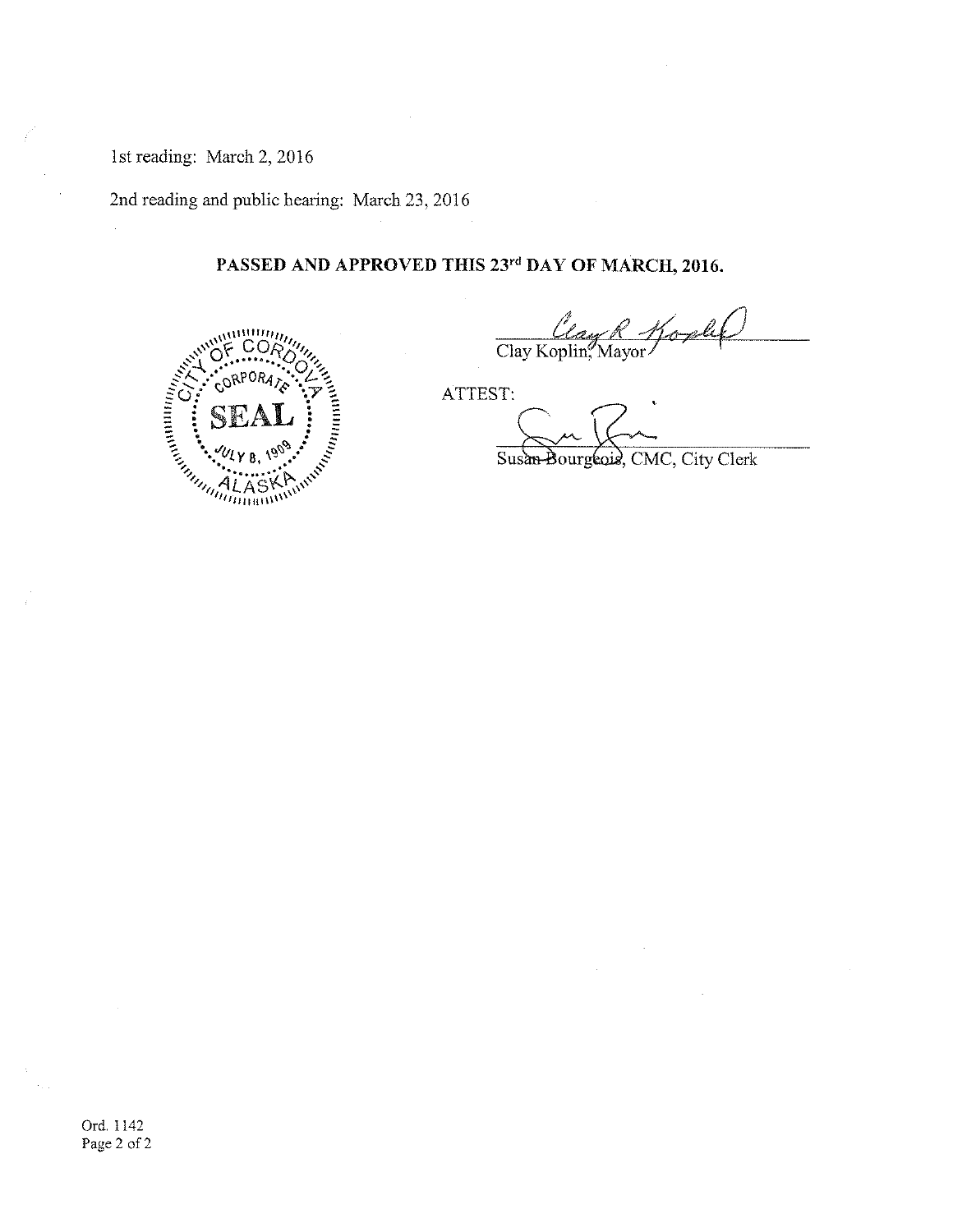#### **Attachment A**

#### **CITY OF CORDOVA Cordova, Alaska**

#### **LEASE WITH OPTION TO PURCHASE**

This LEASE WITH OPTION TO PURCHASE ("Lease'') is made by and between the CITY OF CORDOVA, a municipal corporation organized and existing under the laws of the State of Alaska (the "City''), and FACILITY CONTRACTORS, LLC, an Alaska Limited Liability Company (''Lessee'').

#### **RECITALS**

WHEREAS, the City owns the parcels of land with improvements thereon in Cordova, Alaska generally described as Lots 12-18, Block 6, Original Townsite, located within Cordova Recording District, Cordova Alaska, (referred to hereinafter as the "Premises");

WHEREAS, Lessee desires to lease the Premises from the City and the City desires to lease the Premises to Lessee, on the terms and conditions set forth herein;

NOW, THEREFORE, in consideration of the Premises and the parties' mutual covenants, it is agreed as follows:

#### **1. LEASE OF PREMISES**

Subject to the terms and conditions set forth herein, the City leases to Lessee, and Lessee leases from the City, the Premises, as described above and illustrated in Exhibit A, attached and incorporated into this Lease.

#### **2. LEASE TERM**

The Lease Term will be 30 years, commencing on **The Lease Term will be 30 years, commencing on** "Commencement Date") and terminating at 11:59 p.m. on  $\overline{ }$   $\overline{ }$   $\overline{ }$   $\overline{ }$   $\overline{ }$   $\overline{ }$   $\overline{ }$   $\overline{ }$   $\overline{ }$   $\overline{ }$   $\overline{ }$   $\overline{ }$   $\overline{ }$   $\overline{ }$   $\overline{ }$   $\overline{ }$   $\overline{ }$   $\overline{ }$   $\overline{ }$   $\overline{ }$   $\overline{ }$ earlier terminated in accordance with the terms of this Lease. The Lease does not provide a lease renewal option.

#### **3. RENT**

A. Base Rent. The annual rent for the first three years of the Lease Term will be Fifty Thousand Five Hundred Dollars(\$50,500.00) or Four Thousand Two Hundred Eight Dollars and thirty-four cents (\$4,208.34) in twelve monthly installments ("Base Rent"). Base Rent is due on the first day of each calendar month during the Lease Term. Base Rent must be paid in lawful money of the United States without abatement, deduction or set-off for any reason whatsoever, at the address set forth in Section 21.E of this Lease, or at any other place the City directs in writing. Base Rent shall be paid promptly when due without notice or demand therefore. The parties intend the Base Rent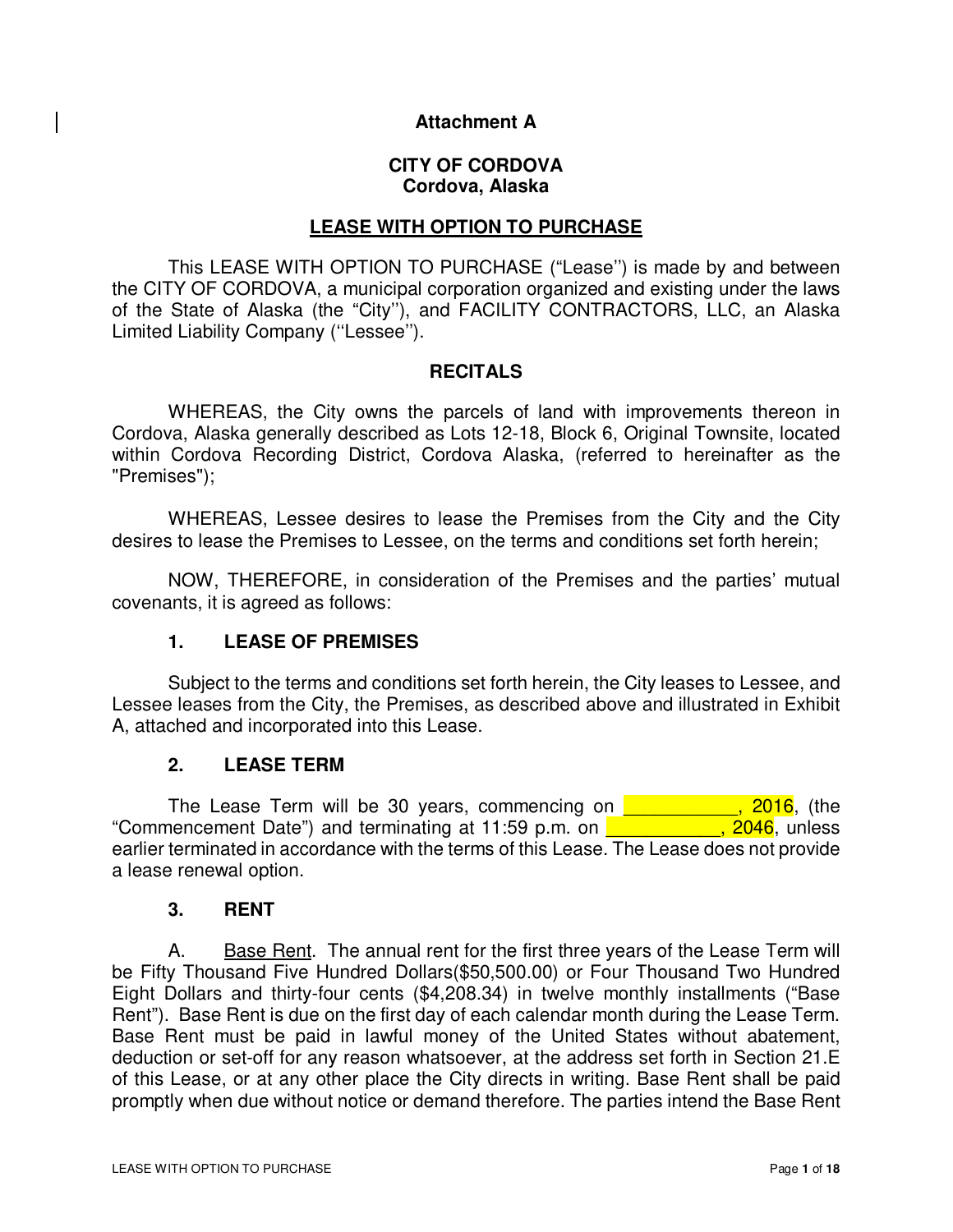to be absolutely net to the City. All costs, expenses, and obligations of every kind and nature whatsoever in connection with or relating to the Premises shall be the obligation of, and shall be paid by, Lessee.

B. Additional Charges. In addition to the Base Rent, Lessee acknowledges and agrees that Lessee is obligated to pay and will pay, before delinquency and without reimbursement, all costs, expenses, and obligations of every kind and nature whatsoever in connection with or relating to the Premises or the activities conducted on the Premises, including, without limitation, those costs, expenses, and obligations identified in Section 7 and all other sums, costs, expenses, taxes, and other payments that Lessee assumes or agrees to pay under the provisions of this Lease (collectively the "Additional Charges").

Without limiting in any way Lessee's payment obligations, the City will have the right, but not the obligation, at all times during the Lease Term, to pay any charges levied or imposed upon the Premises that remain unpaid after they have become due and payable, and that remain unpaid after reasonable written notice to Lessee. The amount paid by the City, plus the City's expenses, shall be Additional Charges due from Lessee to the City, with interest thereon at the rate of ten percent (10%) per annum from the date of payment thereof by the City until repayment thereof by Lessee.

C. Late Fee. Rent not paid within ten (10) days of the due date shall be assessed a late charge of ten percent (10%) of the delinquent amount; the charge shall be considered liquidated damages and shall be due and payable as Additional Charges. In the event the late charge assessment above exceeds the maximum amount allowable by law, the amount assessed will be adjusted to the maximum amount allowable by law.

D. Adjustment of Base Rent. Beginning on the third anniversary of the Commencement Date, Base Rent shall be adjusted annually by the Consumer Price Index (CPI-U) for the Anchorage, Alaska metropolitan area, as computed and published by the United States Bureau of Labor Statistics. Annual Base Rent adjustments will be equal to the percentage change between the then-current CPI-U and the CPI-U published for the same month during the previous year, except the first Base Rent adjustment, which will occur on the third anniversary of the Commencement Date, will be equal to the percentage increase in the CPI-U from the Commencement Date to the then-current year. No adjustments to Base Rent shall cause a reduction in the Base Rent. The City is not required to give advance written notice of the increase for the adjustment to be effective.

# **4. USES AND CONDITION OF PREMISES**

A. Authorized Uses. Subject to the terms and conditions of this Lease, Lessee's use of the Premises is limited to constructing and maintaining the project detailed in the site development plan (Exhibit B).The Lessee shall give prior written notice to the City of any proposed changes to the site plan that are in furtherance of its authorized uses, and such changes are subject to City review and approval not to be unreasonably withheld or delayed. Lessee shall not leave the Premises unoccupied or vacant without the City's prior written consent.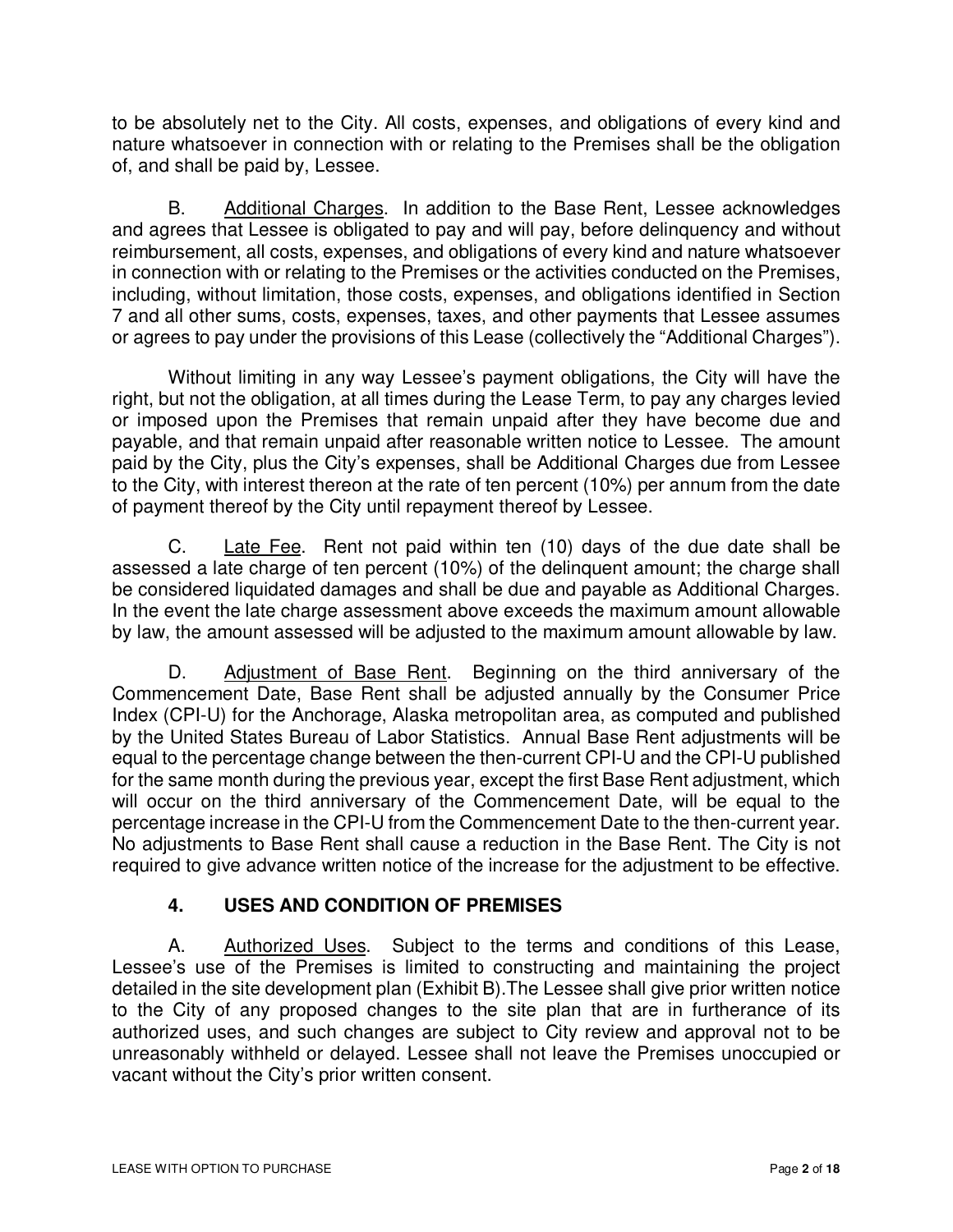B. Inspections. The City and its authorized representatives and agents shall have the right, but not the obligation, to enter the Premises at any reasonable time to inspect the use and condition of the Premises; to serve, post, or keep posted any notices required or allowed under the provisions of this Lease, including notices of nonresponsibility for liens; and to do any act or work necessary for the safety or preservation of the Premises. Except in the event of an emergency, the City will give 48-hours' advance written notice of its intent to inspect the Premises. The City shall not be liable in any manner for any inconvenience, disturbance, loss of business, nuisance, or other damage arising out of the City's entry onto the Premises, except for damage resulting directly from the acts of the City or its authorized representatives or agents

C. Compliance with Laws. Lessee shall maintain and repair the Premises in compliance with all applicable laws, regulations, ordinances, rules, orders, permits, licenses, and other authorizations. Lessee shall not use or permit the use of the Premises for any purpose prohibited by law or which would cause a cancellation of any insurance policy covering the Premises. Lessee shall not cause or permit any Hazardous Material (as defined in Section 9.B of this Lease) to be brought upon, kept, or used in, on, or about the Premises except for such Hazardous Material as is necessary to conduct Lessee's authorized uses of the Premises. Any such Hazardous Material brought upon, kept, or used in, on, or about the Premises shall be used, kept, stored, and disposed of in a manner that complies with all environmental laws and regulations applicable to Hazardous Material. Lessee shall not cause or allow the release or discharge of any other materials or substances that are known to pose a hazard to the environment or human health.

D. Lessee's Acceptance of Premises. Lessee has inspected the Premises to its complete satisfaction and is familiar with its condition, and the City makes no representations or warranties with respect thereto, including, but not limited to, the condition of the Premises or its suitability or fitness for any use Lessee may make of the Premises. Lessee accepts the Premises AS IS, WHERE IS, WITH ALL FAULTS. No action or inaction by the Council, the City Manager, or any other officer, agent, or employee of the City relating to or in furtherance of the Lease or the Premises shall be deemed to constitute an express or implied representation or warranty that the Premises, or any part thereof, are suitable or usable for any specific purpose whatsoever. Any such action or inaction shall be deemed to be and constitute performance of a discretionary policy and planning function only, and shall be immune and give no right of action as provided in Alaska Statute 9.65.070, or any amendment thereto.

# **5. DEVELOPMENT PLAN AND SUBSTANTIAL COMPLETION**

A. Development Plan. The attached site development plan has been approved by the Cordova City Council, and is attached to this Lease as Exhibit B. Any proposed material change to the attached site development plan by Lessee will be treated as an amendment to the Lease, requiring the written consent of both parties in accordance with Section 21.E. The Lease does not confer any approval of or substitute for any approval process required in Cordova Municipal Code. Rather it is Lessee's responsibility to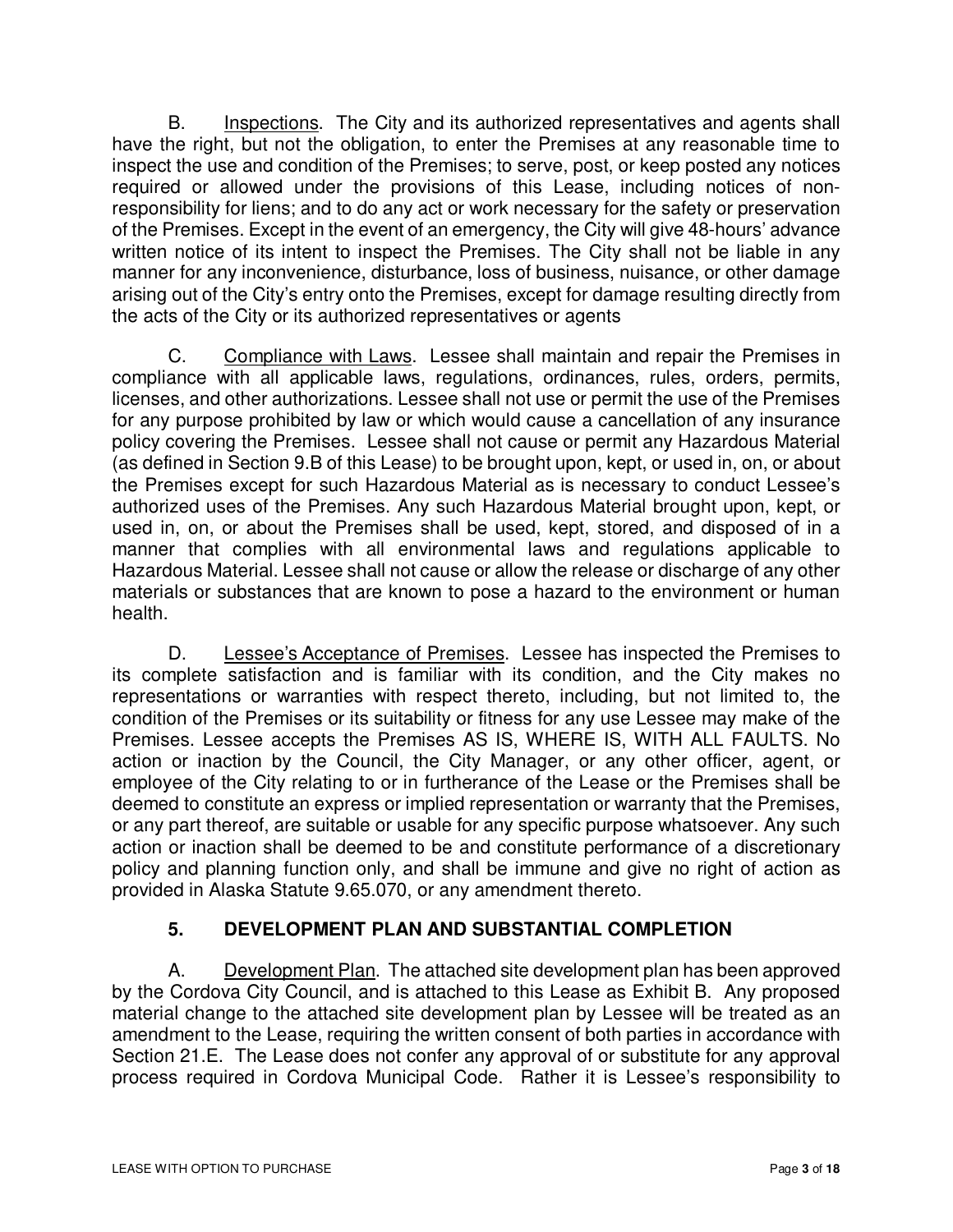ensure the site development plan complies with all city code requirements and procedures.

B. Substantial Completion. Lessee must substantially complete construction of the project set forth in the site development plan attached as Exhibit B and described by 1 and 2 of that document. by  $\overline{ }$ ,  $\overline{ }$ , 2019, which is three (3) years after the Lease's Commencement Date. As used in this Lease, the term "substantially complete" shall mean the stage of construction when the building(s), whose footprint is outlined in the site development plan, including its structure, façade, windows, roof, heating, and lighting, are sufficiently complete so that Lessee can occupy and use the building and install or cause the installation of all equipment required for the contemplated use thereof, and Lessee has provided to the City certificates of inspection from certified inspectors providing that the above obligations have been met. If Lessee fails to substantially complete the construction of the project set forth in the site development plan by . 2019, Lessee will be in default of this Lease and the City may terminate the Lease and take any other action detailed in Section 12.

### **6. REPRESENTATIONS AND WARRANTIES**

Lessee represents and warrants to the City that Lessee is not delinquent in the payment of any obligation to the City, and that Lessee has not previously breached or defaulted in the performance of a material contractual or legal obligation to the City, which breach or default has not been remedied or cured.

### **7. ASSIGNMENTS AND SUBLETTING; SUBORDINATION**

Lessee shall not assign or otherwise transfer this Lease or any interest herein or sublet the Premises or any portion thereof, or permit the occupancy of any part of the Premises by any other person or entity, without the prior written consent of the City, which consent may be withheld in the City's absolute discretion.

#### OPERATIONS, MAINTENANCE, UTILITIES, TAXES, & ASSESSMENTS

Lessee shall, at Lessee's sole cost and expense, be solely responsible for: (i) maintaining and repairing the Premises and shall not commit or allow any waste upon the Premises; (ii) obtaining any and all permits and approvals necessary for Lessee's use of the Premises; (iii) all utilities and services needed for Lessee's use of the Premises; (iv) all taxes and assessments levied against the Premises, and Lessee agrees to pay all such taxes and assessments when due, including, but not limited to, all utility bills and special assessments levied and unpaid as of the Commencement Date or hereafter levied for public improvements; (v) all licenses, excise fees, and occupation taxes with respect to the business and activities conducted on the Premises; (vi) all real property taxes, personal property taxes, and sales taxes related to the Premises or Lessee's use or occupancy thereof; and (vii) any taxes on the leasehold interest created under this Lease.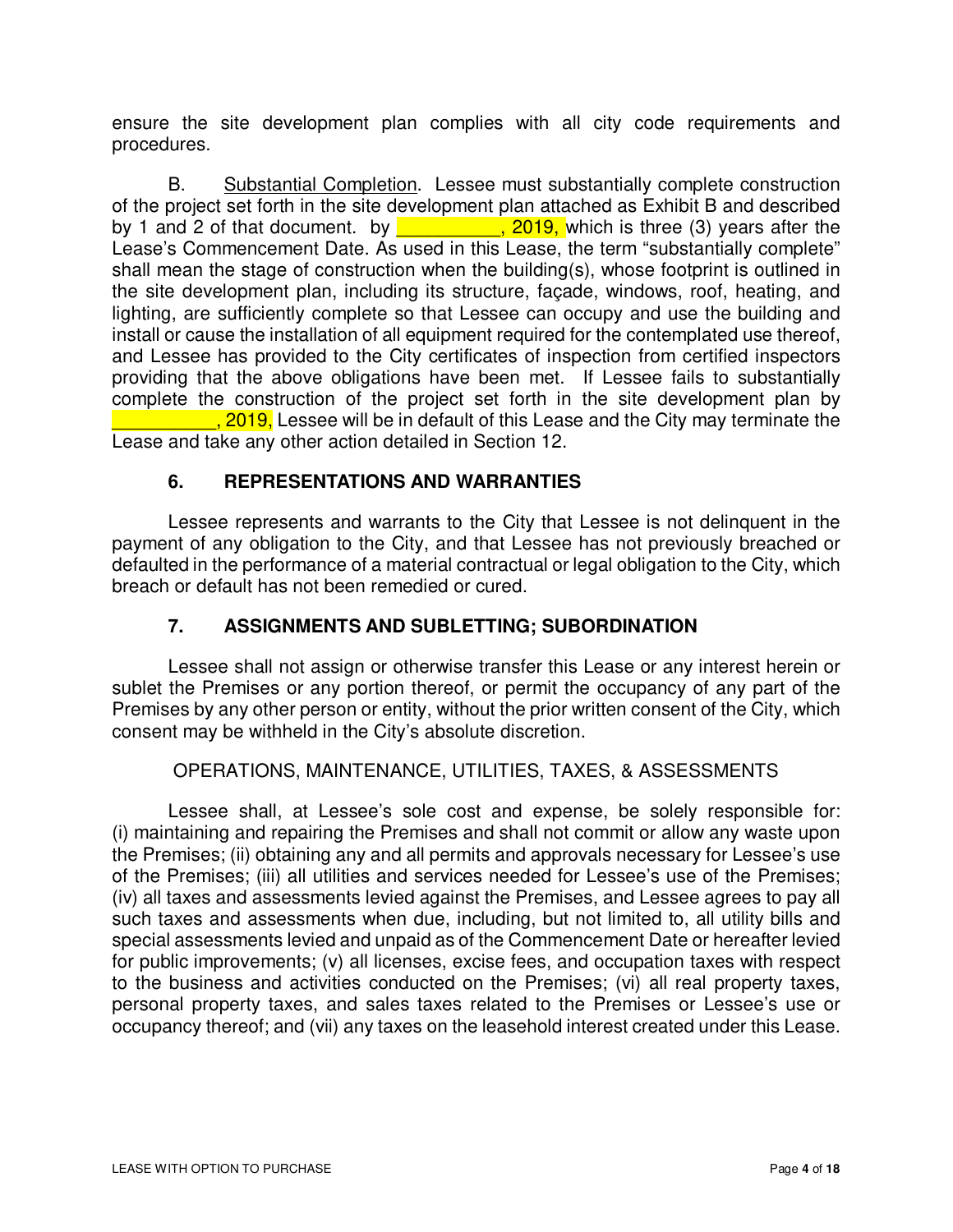#### **8. LIENS**

Lessee will suffer no lien or other encumbrance to attach to the Premises, including, without limitation, mechanic's or materialman's liens, sales tax liens under Cordova Municipal Code 5.40.125, or property tax liens under Cordova Municipal Code 5.36.260. If the City posts any notice of non-responsibility on the Premises, Lessee will ensure that the notice is maintained in a conspicuous place.

#### **9. INDEMNIFICATION**

A. General Indemnification. Lessee shall defend, indemnify, and hold the City and its authorized representatives, agents, officers, and employees harmless from and against any and all actions, suits, claims, demands, penalties, fines, judgments, liabilities, settlements, damages, or other costs or expenses (including, without limitation, attorneys' fees, court costs, litigation expenses, and consultant and expert fees) resulting from, arising out of, or related to Lessee's occupation or use of the Premises or the occupation or use of the Premises by Lessee's employees, agents, servants, customers, contractors, subcontractors, sub-lessees, or invitees, including, but not limited, to all claims and demands arising out of any labor performed, materials furnished, or obligations incurred in connection with any improvements, repairs, or alterations constructed or made on the Premises and the cost of defending against such claims, including reasonable attorneys' fees. In the event that such a lien is recorded against the Premises, Lessee shall, at Lessee's sole expense within ninety (90) days after being served with written notice thereof, protect the City against said lien by filing a lien release bond or causing the release of such lien.

B. Environmental Indemnification. The City makes no representation or warranty regarding the presence or absence of any Hazardous Material (as hereafter defined) on the Premises. Lessee releases the City and its authorized representatives, agents, officers, and employees from any and all actions, suits, claims, demands, penalties, fines, judgments, liabilities, settlements, damages, or other costs or expenses (including, without limitation, attorneys' fees, court costs, litigation expenses, and consultant and expert fees) arising during or after the Lease Term, that result from the use, keeping, storage, or disposal of Hazardous Material in, on, or about the Premises by Lessee, or that arise out of or result from Lessee's occupancy or use of the Premises or the use or occupancy of the Premises by Lessee's employees, agents, servants, customers, contractors, subcontractors, sub-lessees, invitees (other than the City), or authorized representatives. This release includes, without limitation, any and all costs incurred due to any investigation of the Premises or any cleanup, removal, or restoration mandated by a federal, state, or local agency or political subdivision, or by law or regulation. Lessee agrees that it shall be fully liable for all costs and expenses related to the use, storage, and disposal of Hazardous Material generated, kept, or brought on the Premises by Lessee, its employees, agents, servants, customers, contractors, subcontractors, sub-lessees, invitees, or authorized representatives.

Lessee shall defend, indemnify, and hold the City and its authorized representatives, agents, officers, and employees harmless from and against any claims,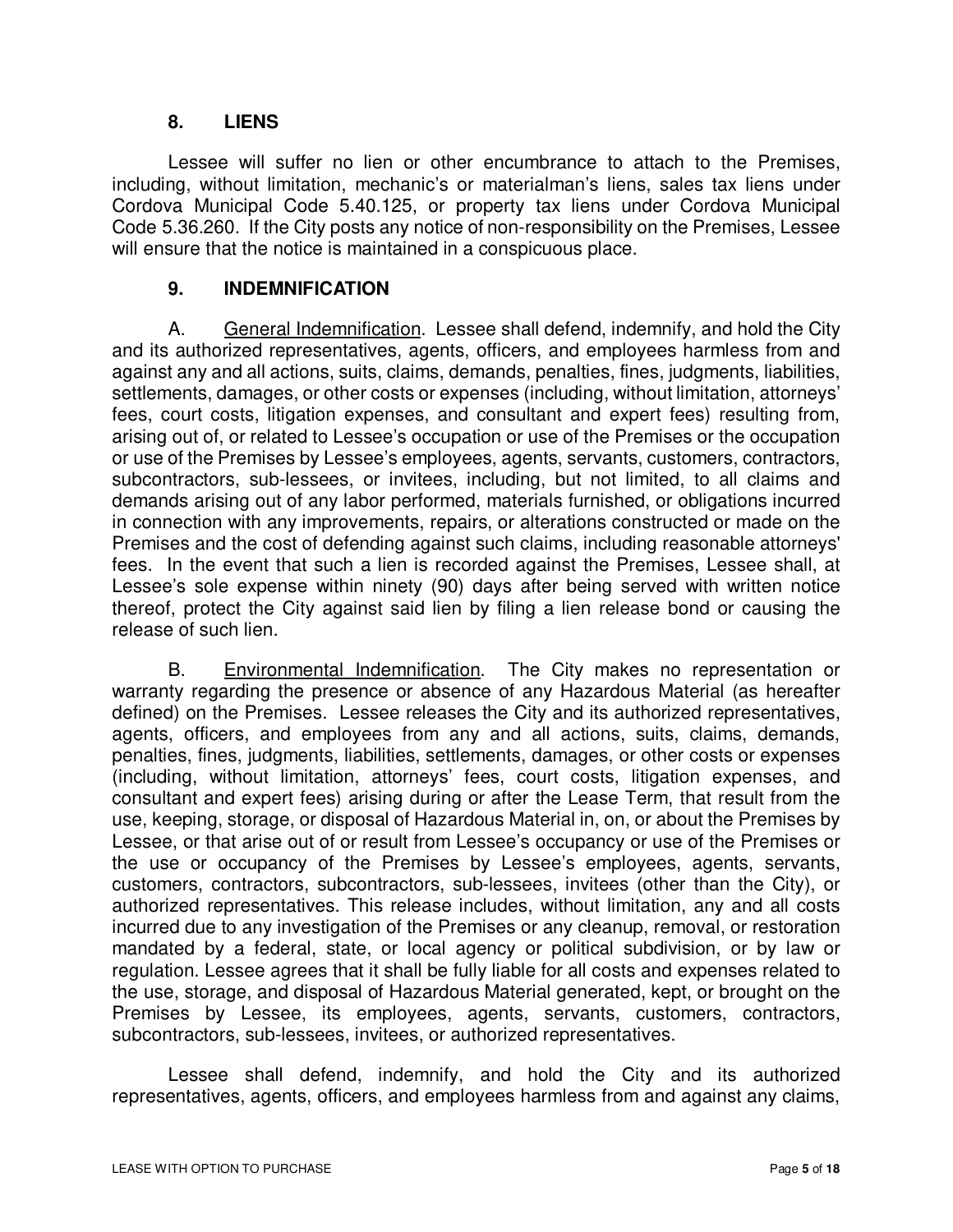demands, penalties, fines, judgments, liabilities, settlements, damages, costs, or expenses (including, without limitation, attorneys' fees, court costs, litigation expenses, and consultant and expert fees) of whatever kind or nature, known or unknown, contingent or otherwise, arising in whole or in part from or in any way related to: (i) the presence, disposal, release, or threatened release of any such Hazardous Material on or from the Premises, soil, water, ground water, vegetation, buildings, personal property, persons, animals, or otherwise; (ii) any personal injury or property damage arising out of or related to such Hazardous Material; (iii) any lawsuit brought or threatened, settlement reached, or government order relating to such Hazardous Material; and (iv) any violation of any laws applicable to such Hazardous Material; provided, however, that the acts giving rise to the claims, demands, penalties, fines, judgments, liabilities, settlements, damages, costs, or expenses arise in whole or in part from the use of, operations on, or activities on the Premises by Lessee or its employees, agents, servants, customers, contractors, subcontractors, sub-lessees, invitees (other than the City), or authorized representatives.

As used in this Lease, "Hazardous Material" means any substance which is toxic, ignitable, reactive, or corrosive or which is regulated by any federal, state, or local law or regulation, as now in force or as may be amended from time to time, relating to the protection of human health or the environment, as well as any judgments, orders, injunctions, awards, decrees, covenants, conditions, or other restrictions or standards relating to the same. "Hazardous Material" includes any and all material or substances that are defined as "hazardous waste,'' "extremely hazardous waste,'' or a "hazardous substance" under any law or regulation.

### **10. INSURANCE**

Lessee shall procure and maintain, at Lessee's sole cost and expense, the following policies of insurance with a reputable insurance company or companies satisfactory to the City:

A. Commercial General Liability. Commercial general liability insurance in respect of the Premises and the conduct of Lessee's business and operations, naming the City as an additional insured, with minimum limits of liability of One Million Dollars (\$1,000,000) per occurrence and Two Million Dollars (\$2,000,000) aggregate;

B. Property Insurance. Property insurance, insuring against loss or damage by fire and such other risks as are customarily included in the broad form of extended coverage, in an amount of coverage not less than the replacement value of the improvements on the Premises, if any, and on such commercially reasonable terms and consistent with the customary commercial coverages in the city of Cordova;

C. Personal Property Insurance. Personal property insurance covering Lessee's trade fixtures, furnishings, equipment, and other items of personal property, as soon as such items are located on the Premises; and

D. Workers' Compensation Insurance. Workers' compensation insurance and other insurance as required by law.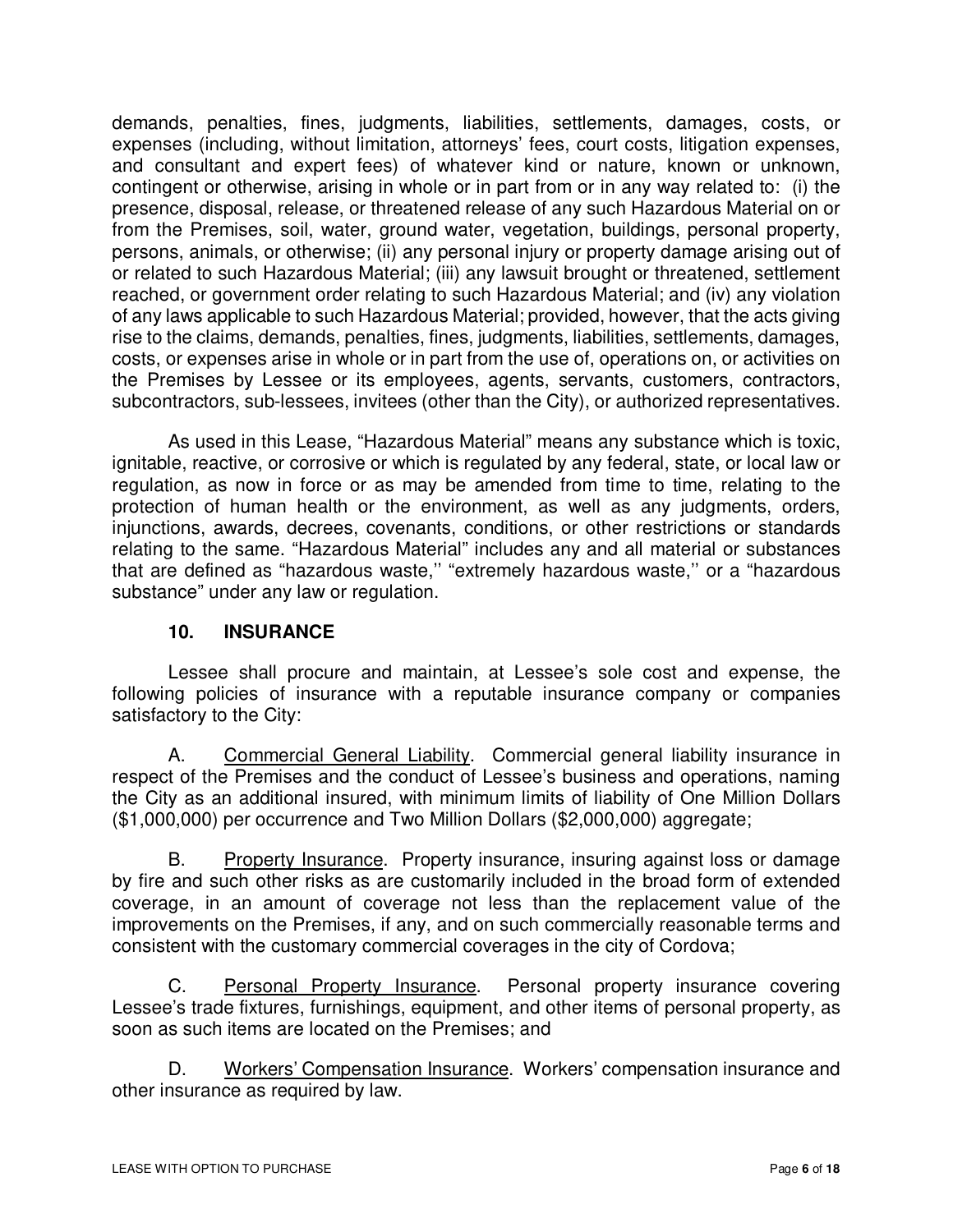All insurance required under this Lease shall contain an endorsement requiring thirty (30) days' advance written notice to the City before cancellation or change in the coverage, scope, or amount of any policy. Before commencement of the Lease Term, Lessee shall provide the City with proof of the insurance required by this Section 10, except where noted above.

### **11. OWNERSHIP AND REMOVAL OF THE FACILITIES**

Unless Lessee exercises its Option (defined in Section 20) (in which case all improvements made be Lessee shall continue to be owned by Lessee), the facilities on the Premises are and shall remain the property of Lessee until the expiration or earlier termination of this Lease. Upon expiration or earlier termination of this Lease, at the option of the City, title to and ownership of the facilities shall automatically pass to, vest in, and belong to the City without further action on the part of either party other than the City's exercise of its option, and without cost or charge to the City. Lessee shall execute and deliver such instruments to the City as the City may reasonably request to reflect the termination of Lessee's interest in this Lease and the facilities and the City's title to and ownership thereof.

But upon expiration or earlier termination of this Lease, Lessee shall remove from the Premises, at Lessee's sole expense, all of the facilities or the portion thereof that the City designates must be removed. In such event, Lessee shall repair any damage to the Premises caused by the removal and return the Premises as near as possible to its original condition as existed on the Commencement Date. All facilities which are not promptly removed by Lessee pursuant to the City's request and in any event within thirty (30) days of the date of expiration or termination of this Lease may be removed, sold, destroyed or otherwise disposed of in any manner deemed appropriate by the City, all at Lessee's sole expense, and Lessee hereby agrees to pay the City for such expenses.

Notwithstanding any provision to the contrary in this Lease, all petroleum, fuel, or chemical storage tanks installed in or on the Premises during the Lease Term will remain Lessee's property and upon expiration or earlier termination of this Lease, Lessee must remove these items and all contaminated soil and other material from the Premises, at Lessee's sole expense.

### **12. DEFAULT AND REMEDIES**

A. Default. The occurrence of any of the following shall constitute a default and a breach of this Lease by the Lessee:

i. The failure to make payment when due of any Base Rent, Additional Charges, or of any other sum herein specified to be paid by the Lessee if such failure is not cured within ten (10) days after written notice has been given to Lessee;

ii. The failure to pay any taxes or assessments due from the Lessee to the City and in any way related to this Lease, the Premises, any improvements, or the Lessee's activities or business conducted thereon, including, but not limited to, any real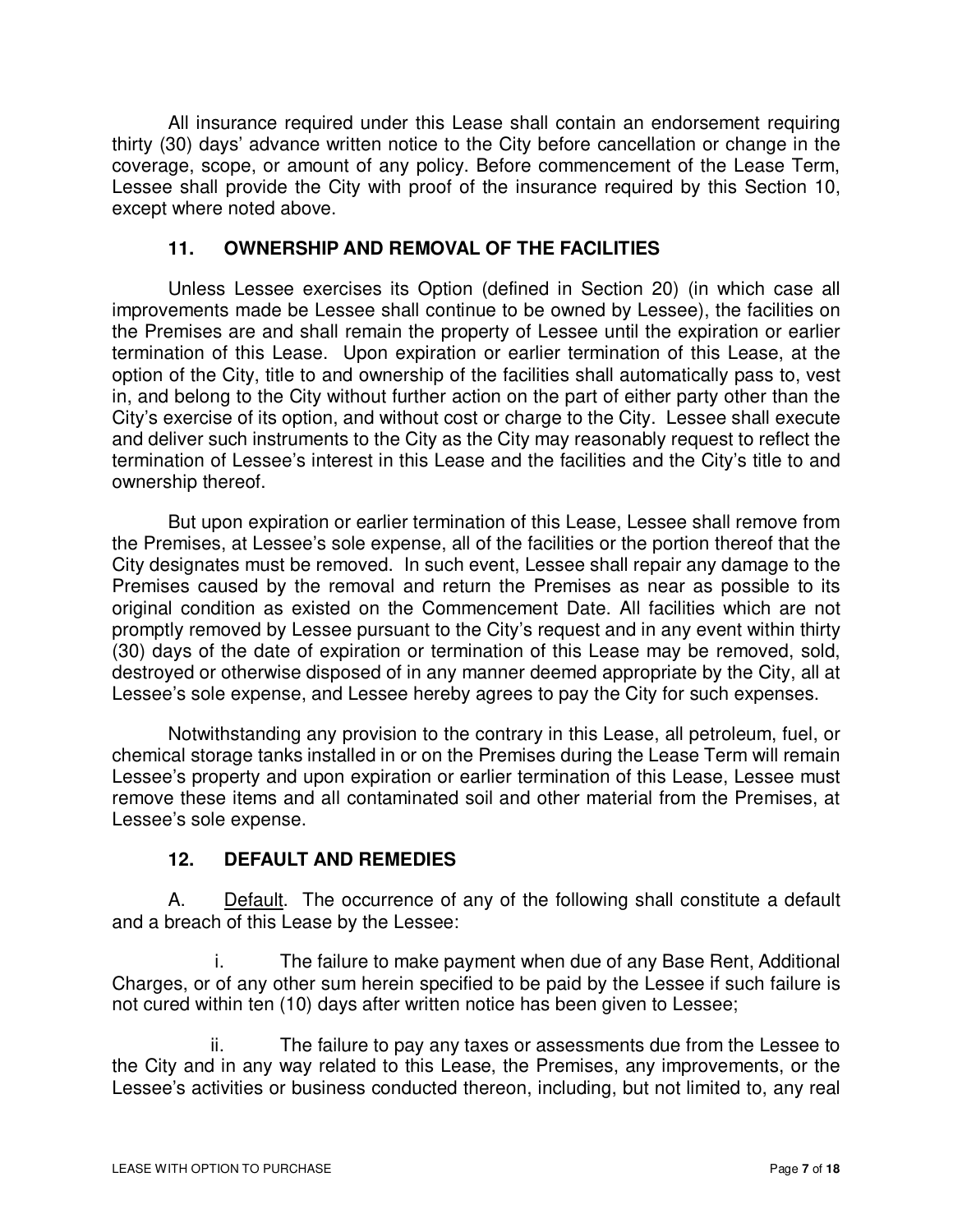property, personal property, or sales tax if such failure is not cured within thirty (30) days after written notice has been given to Lessee;

iii. Lessee's failure to substantially complete the site development plan, as required by Section 5;

iv. An assignment for the benefit of Lessee's creditors or the filing of a voluntary or involuntary petition by or against Lessee under any law for the purpose of adjudicating Lessee a bankrupt; or for extending the time for payment, adjustment, or satisfaction of Lessee's liabilities; or for reorganization, dissolution, or arrangement on account of or to prevent bankruptcy or insolvency, unless the assignment or proceeding, and all consequent orders, adjudications, custodies, and supervision are dismissed, vacated, or otherwise permanently stated or terminated within thirty (30) days after the assignment, filing, or other initial event;

v. The appointment of a receiver or a debtor-in-possession to take possession of the Premises (or any portion thereof); Lessee's interest in the leasehold estate (or any portion thereof); or Lessee's operations on the Premises (or any portion thereof), by reason of Lessee's insolvency;

vi. The abandonment or vacation of the Premises continues for a period of three (3) months of any consecutive four (4) month period during the Lease Term; notwithstanding the foregoing, leaving the Premises vacant pending development of improvements shall not be deemed abandonment;

vii. Execution, levy, or attachment on Lessee's interest in this Lease or the Premises, or any portion thereof;

viii. The breach or violation of any statutes, laws, regulations, rules, or ordinances of any kind applicable to Lessee's use or occupancy of the Premises if such breach or violation continues for a period of thirty (30) days or longer; or

ix. The failure to observe or perform any covenant, promise, agreement, obligation, or condition set forth in this Lease, other than the payment of rent, if such failure is not cured within thirty (30) days after written notice has been given to Lessee, or if the default is of a nature that it cannot be cured within thirty (30) days, then a cure is commenced within thirty (30) days and diligently prosecuted until completion, weather and force majeure permitting. Notices given under this subsection shall specify the alleged breach and the applicable Lease provision and demand that the Lessee perform according to the terms of the Lease. No such notice shall be deemed a forfeiture or termination of this Lease unless the City expressly elects so in the notice.

B. Remedies. If the Lessee breaches any provision of this Lease, in addition to all other rights and remedies the City has at law or in equity, the City may do one or more of the following:

i. Distrain for rent due any of Lessee's personal property which comes into the City's possession. This remedy shall include the right of the City to dispose of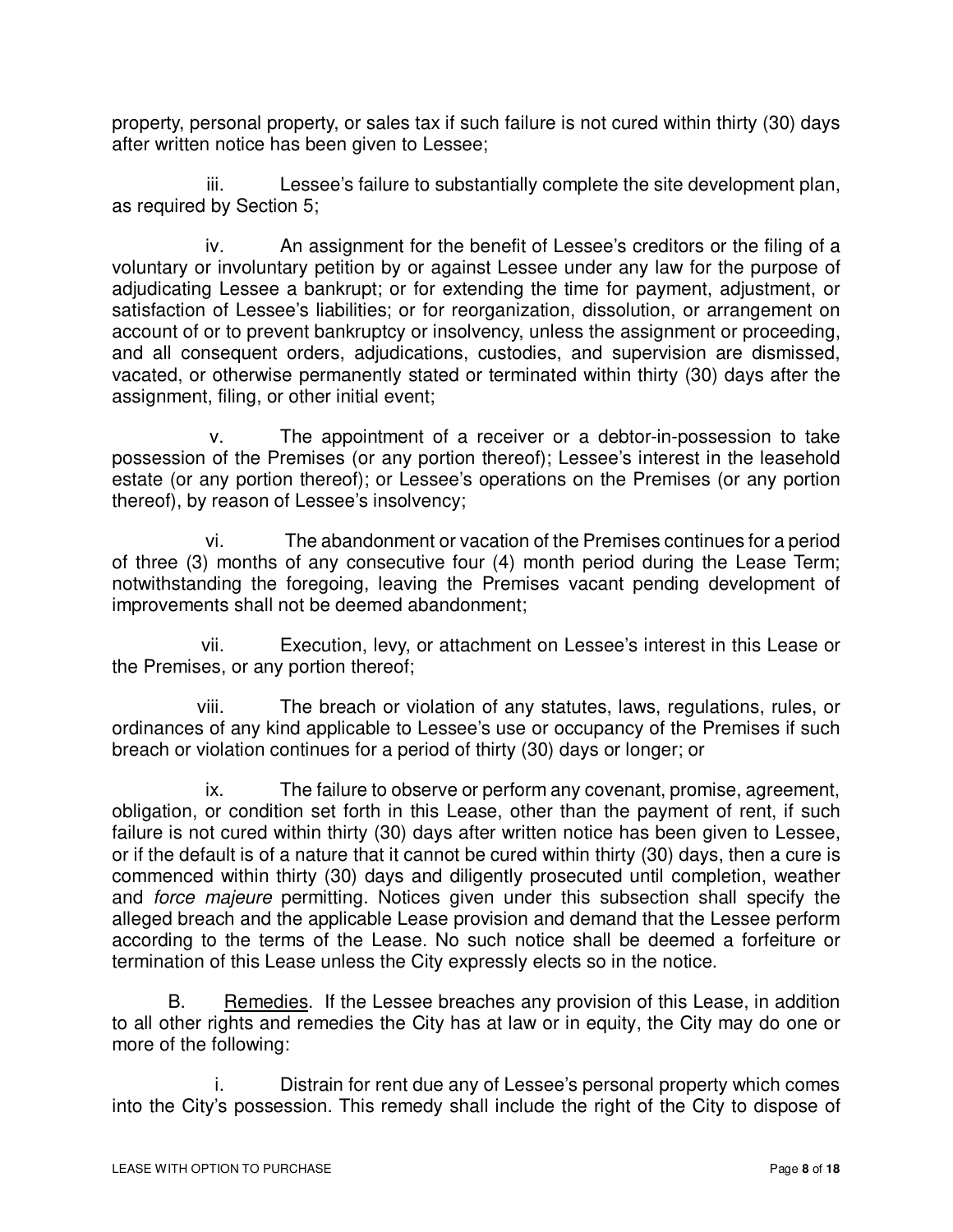Lessee's personal property in a commercially reasonable manner. Lessee agrees that compliance with the procedures set forth in the Alaska Uniform Commercial Code with respect to the sale of property shall be a commercially reasonable disposal;

ii. Re-enter the Premises, take possession thereof, and remove all property from the Premises. The property may be removed and stored at Lessee's expense, all without service of notice or resort to legal process, which Lessee waives, and without the City becoming liable for any damage that may result unless the loss or damage is caused by the City's negligence in the removal or storage of the property. No re-entry by the City shall be deemed an acceptance of surrender of this Lease. No provision of this Lease shall be construed as an assumption by the City of a duty to reenter and re-let the Premises upon Lessee's default. If Lessee does not immediately surrender possession of the Premises after termination by the City and upon demand by the City, the City may forthwith enter into and upon and repossess the Premises with process of law and without a breach of the peace and expel Lessee without being deemed guilty in any manner of trespass and without prejudice to any remedies which might otherwise be used for arrears of rent or breach of covenant;

iii. Declare this Lease terminated;

iv. Recover, whether this Lease is terminated or not, reasonable attorneys' fees and all other expenses incurred by the City by reason of the default or breach by Lessee, less any rents received in mitigation of Tenant's default (but City is not under any duty to relet Premises);

v. Recover an amount to be due immediately upon breach equal to the sum of all Base Rent, Additional Charges, and other payments for which Lessee is obligated under the Lease;

vi. Recover the costs of performing any duty of Lessee in this Lease; or

vii. Collect any and all rents due or to become due from subtenants or other occupants of the Premises

### **13. SUBSIDENCE**

The City shall not be responsible for any washout, subsidence, avulsion, settling, or reliction to the Premises or for any injury caused thereby to Lessee's, any sub-lessee's, or any other person's property. The City is not obligated to replace, refill, or improve any part of the Premises during Lessee's occupancy in the event of a washout, subsidence, avulsion, settling, or reliction.

### **14. VACATION BY LESSEE**

Upon the expiration or sooner termination of this Lease, Lessee shall peaceably vacate the Premises and the Premises shall be returned to the City by Lessee together with any alterations, additions, or improvements, unless the City requests that they be removed from the Premises. Upon such vacation, Lessee shall remove from the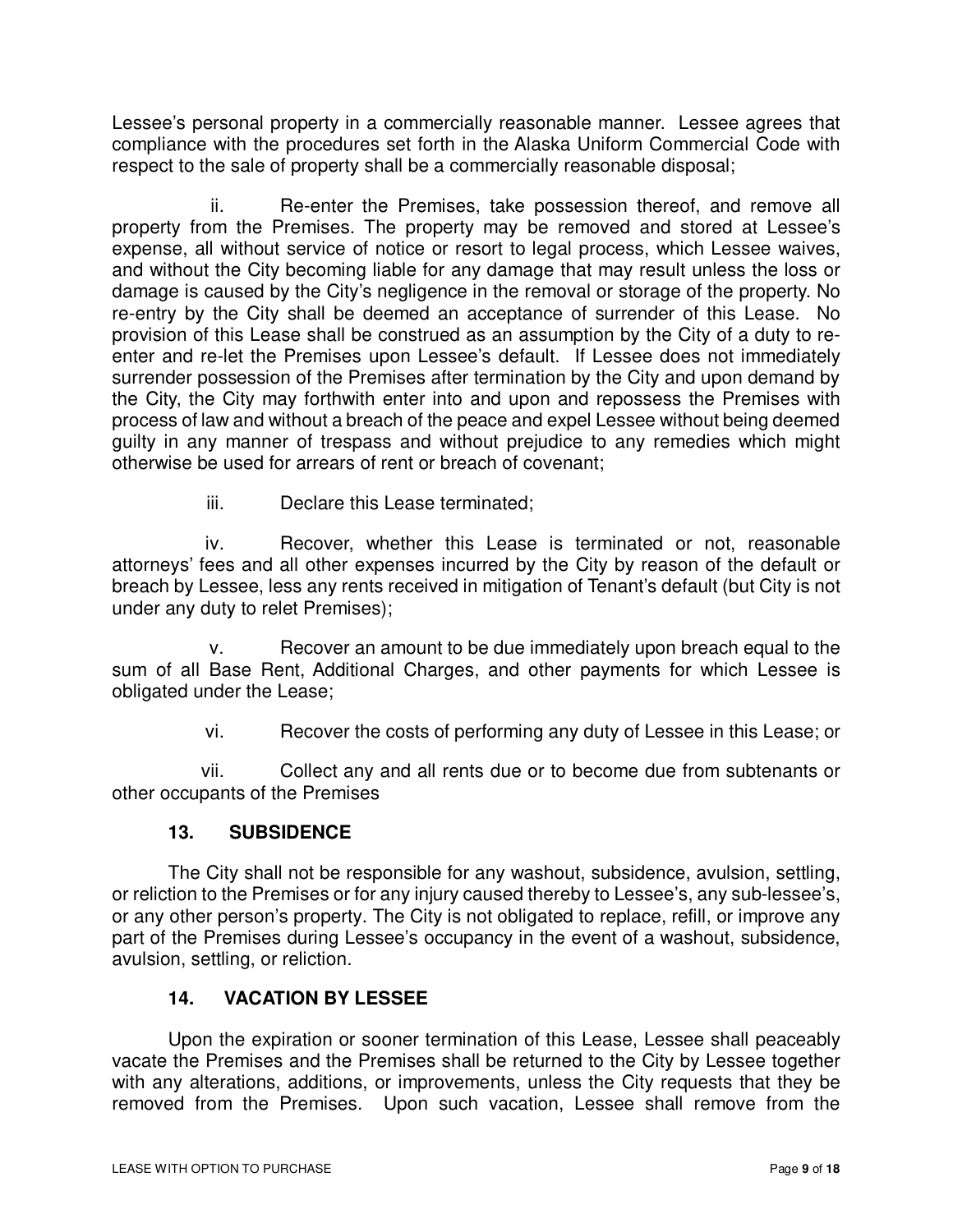Premises any items of personal property brought on to the Premises. Any such property not removed from the Premises within thirty (30) days of the expiration or termination of this Lease shall become the property of the City at no cost or charge to the City, and may be removed, sold, destroyed, or otherwise disposed of in any manner deemed appropriate by the City, all at Lessee's sole expense, and Lessee hereby agrees to pay the City for these expenses.

### **15. RESERVATION OF RIGHTS**

The City reserves the right to designate and grant rights-of-way and utility easements across the Premises without compensating Lessee or any other party, including the right of ingress and egress to and from the Premises for the construction, operation, and maintenance of utilities and access, provided that Lessee shall be compensated for the taking or destruction of any improvements on the Premises, and provided further that the City's designation will not unreasonably interfere with Lessee's improvements or use of the Premises. Lessee shall be responsible for requesting a rental adjustment to reflect any reduction in the value of the Premises.

#### **16. SIGNS**

No signs or other advertising symbols, canopies, or awnings shall be attached to or painted on or within the Premises without approval of the City Manager first being obtained; provided, however, that this prohibition shall not apply to standard, directional, informational and identification signs of two square feet or less in size. At the termination of this Lease, or sooner, all such signs, advertising matter, symbols, canopies, or awnings, attached or painted by Lessee shall be removed from the Premises by Lessee at its own expense, and Lessee shall repair any damage or injury to the Premises, and correct any unsightly conditions caused by the maintenance or removal of said signs.

### **17. HOLDING OVER**

If Lessee, with the City's written consent, remains in possession of the Premises after the expiration or termination of the Lease for any cause, or after the date in any notice given by the City to Lessee terminating this Lease, such holding over shall be deemed a tenancy from month to month at the same Base Rent applicable immediately prior to such expiration or termination, subject to adjustment in accordance with Cordova Municipal Code 5.22.090.C, or such successor provision of the code then in effect, and shall be terminable on thirty (30) days' written notice given at any time by either party. All other provisions of this Lease, except those pertaining to term, rent, and purchase option, shall apply to the month-to-month tenancy. If Lessee holds over without the City's express written consent, Lessee is deemed to be a tenant at sufferance and may be removed through a forcible entry and detainer proceeding without service on Lessee of a notice to quit.

### **18. EMINENT DOMAIN**

If the whole or any part of the Premises shall be taken for any public or quasipublic use, under any statute or by right of eminent domain or private purchase in lieu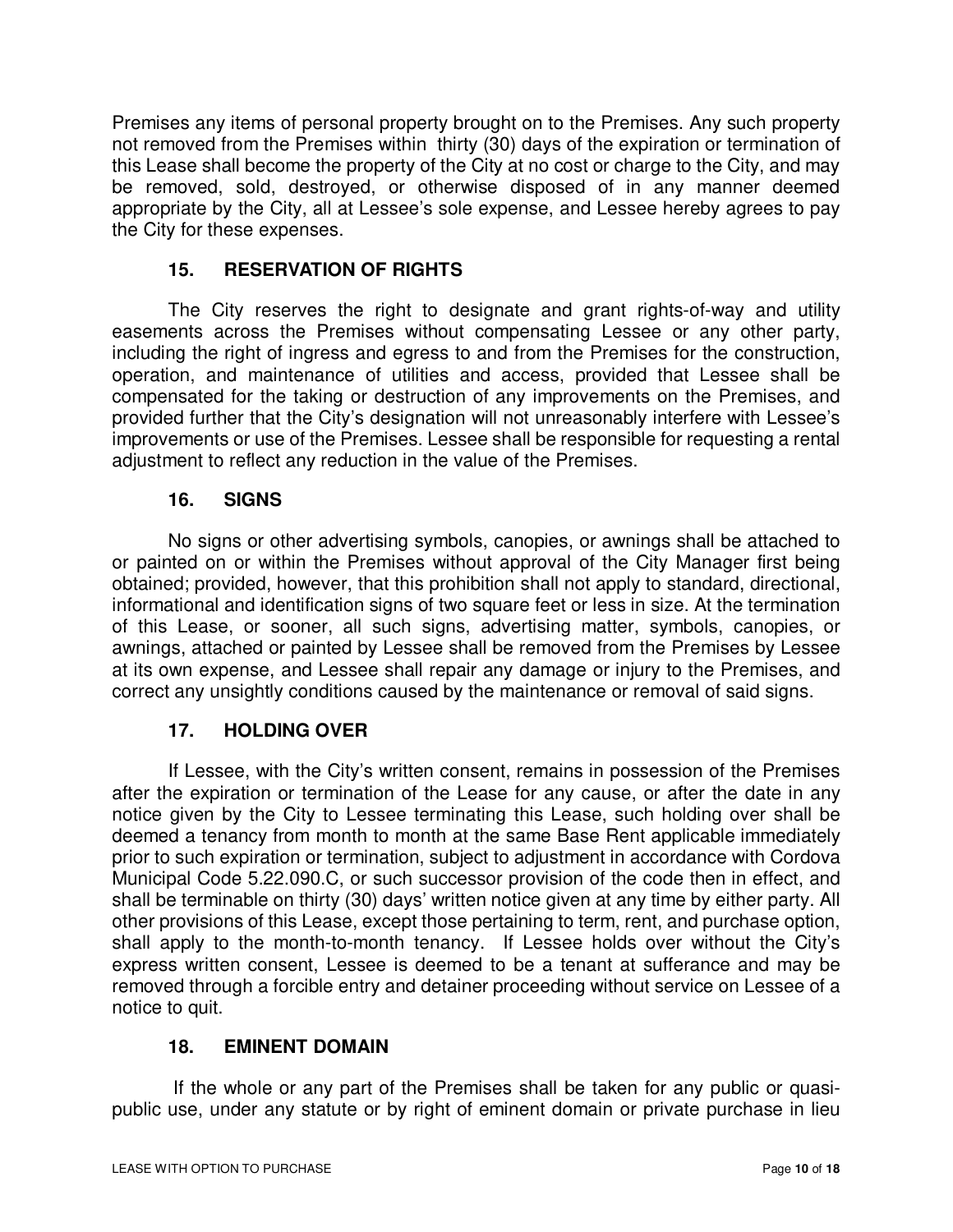thereof by a public body vested with the power of eminent domain, then the following provisions shall be operative:

A. Total Taking. If the Premises are totally taken by condemnation, this Lease shall terminate;

B. Partial Taking. If the Premises are partially taken by condemnation, then this Lease shall continue and the rent as specified in Section 3 above shall be abated in a proportion equal to the ratio that the portion of the Premises taken bears to the total Premises leased hereunder; and

C. Award. Upon condemnation, the parties shall share in the award to the extent that their interests, respectively, are depreciated, damaged, or destroyed by the condemnation.

#### **19. COSTS**

Lessee shall be liable to and shall pay the City for the fees and costs incurred by the City in connection with the negotiation, drafting, preparation, operation, and enforcement of this Lease, including, without limitation, attorneys' fees and costs incurred by the City. All outstanding fees and costs shall be paid in full no later than the time of the City's execution of this Lease.

### **20. BUYER'S OPTION TO PURCHASE**

A. Option. The City hereby grants to Lessee an option (the "Option") to purchase the Premises upon the terms and conditions stated in this Lease.

B. Option Period. The Option will commence upon the Commencement Date of this Lease and terminate the date the Lease terminates (the "Option Period"). If Lessee fails to exercise the Option during the Option Period, neither party shall have any further rights or claims against the other party by reason of the Option.

C. Exercise of Option. To exercise the Option, Lessee must provide written notice ("Notice of Exercise of Option") to the City, delivered or mailed by certified or registered mail, return receipt requested, to the City's address set forth in Section 21.E, at least sixty (60) days prior to the date Lessee intends to exercise the Option.

D. Conditions to Exercise Option. Lessee can only exercise the Option if all of the following conditions are satisfied: (i) no default exists or is continuing under this Lease and (ii) the building as described in the site development plan attached as Exhibit B is substantially completed as defined in Section 5 B.

E. Purchase Price. Lessee shall have the right to purchase the Premises for \$505,000.00 ("Purchase Price") until the third anniversary of the Commencement Date. If Lessee exercises its Option to purchase the Premises after the third anniversary of the Commencement Date, the Purchase Price will be adjusted to the current fair market value, as reasonably determined by Alaska Appraisal & Consulting Group or by a mutually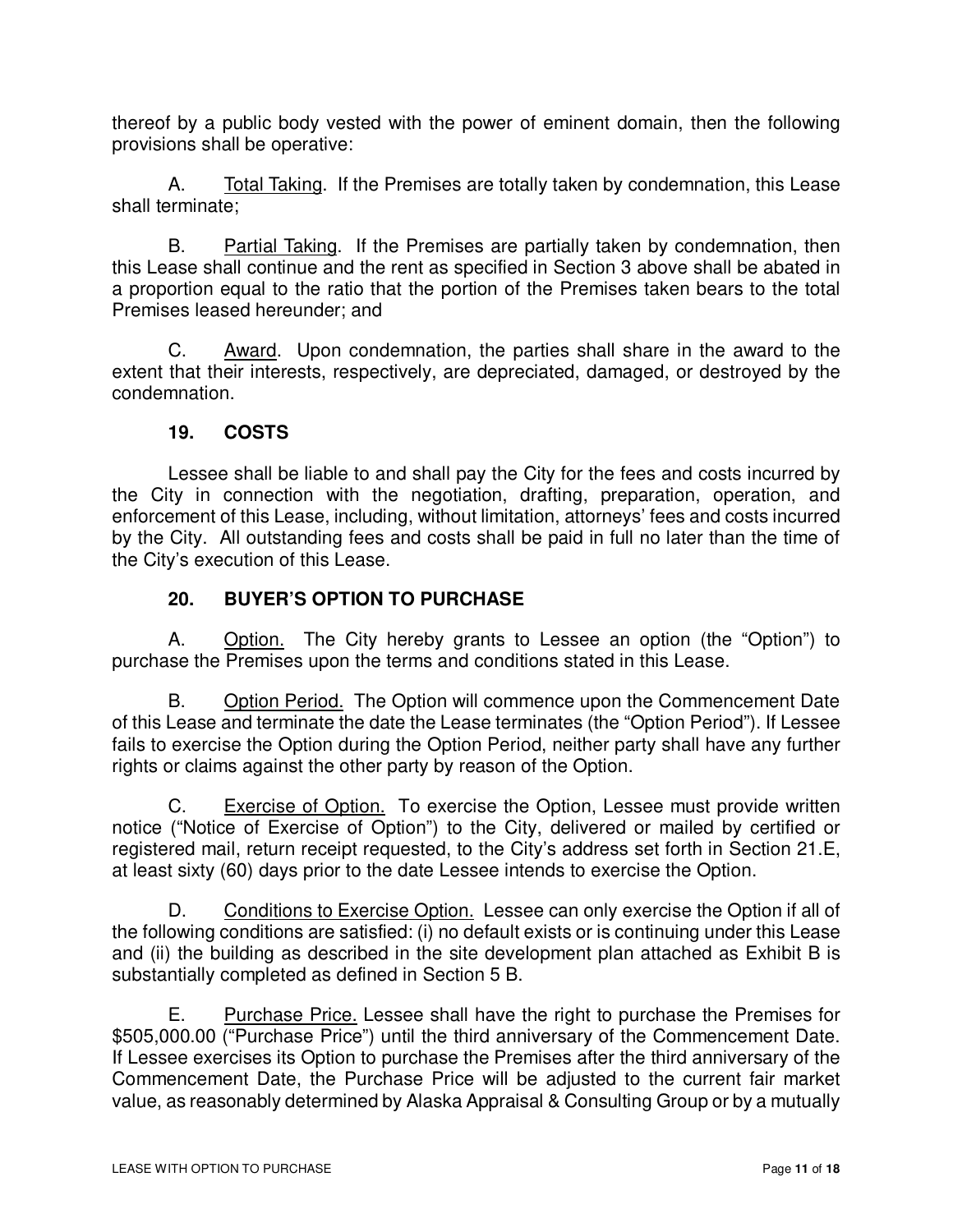agreed upon Appraisal Company licensed by the State of Alaska<sub>r</sub> excluding all improvements completed by Lessee under this Lease. In the event that Lessee exercises the Option on or before  $\sim$ , 2023, which is seven (7) years after the Lease's Commencement Date, payment due at Closing to the City ("Closing Payment") will equal the Purchase Price reduced by all Base Rent payments paid by Lessee to the City under this Lease. In the event that Lessee exercises the Option after  $\sim$  . 2023, which is seven (7) years after the Lease's Commencement Date, the Closing Payment will equal the Purchase Price, and the Closing Payment will not be reduced by any Base Rent payments paid by Lessee to the City under this Lease.

F. Closing Date. The Closing must occur on a date (the "Closing Date") mutually agreed upon by the parties, but must be within sixty (60) days after the exercise of the Option.

G. Closing. At Closing, the City shall deliver a quitclaim deed, subject to matters of record, including those matters that have arisen out of Lessee's use and occupancy of the Premises, in recordable form, transferring marketable title (subject to Lessee's reasonable approval) and Lessee shall execute and deliver to the City the Closing Payment in full, in immediately available funds. This Lease will terminate upon the Closing of Lessee's purchase of the Premises. All costs and fees (including attorneys' fees) associated with the negotiation, drafting, preparation, and enforcement of a purchase and sale agreement and related documents, the closing of the transaction, and the termination of the leasehold interest in the Premises, including, but not limited to, environmental assessments, appraisal fees, escrow fees, recording fees, and title insurance, will be paid by Lessee.

H. Cooperation for Consummating the Option. If Lessee exercises the Option, the City and Lessee each covenant and agree to sign, execute, and deliver, or cause to be signed, executed, and delivered, and to do or make, or cause to be done or made, upon the written request of the other party, any and all agreements, instruments, papers, deeds, acts, or things, supplemental, confirmatory, or otherwise, as may be reasonably required by either party hereto for the purpose of or in connection with consummating the Option.

I. City's Right of First Refusal. In the event Lessee exercises its Option and subsequently determines to sell or otherwise dispose of the Premises, the City shall have a continuous and exclusive right of first refusal to purchase the Premises. The parties must either include notice of the City's right of first refusal in the deed transferring the Premises to the Lessee, or execute a separate document acceptable to the City and in a recordable form ensuring the City's right of first refusal hereunder. The document must be recorded contemporaneously with the recording of the deed. The City's right of first refusal to purchase the Premises contains the following terms and conditions:

i. Lessee may accept an offer for the sale or other disposition of the Premises only if it is made subject to the City's right of first refusal herein. Upon acceptance of an offer for the sale, disposition, conveyance, or transfer from a third party (the "Purchase Offer"), Lessee will present a copy of the Purchase Offer and acceptance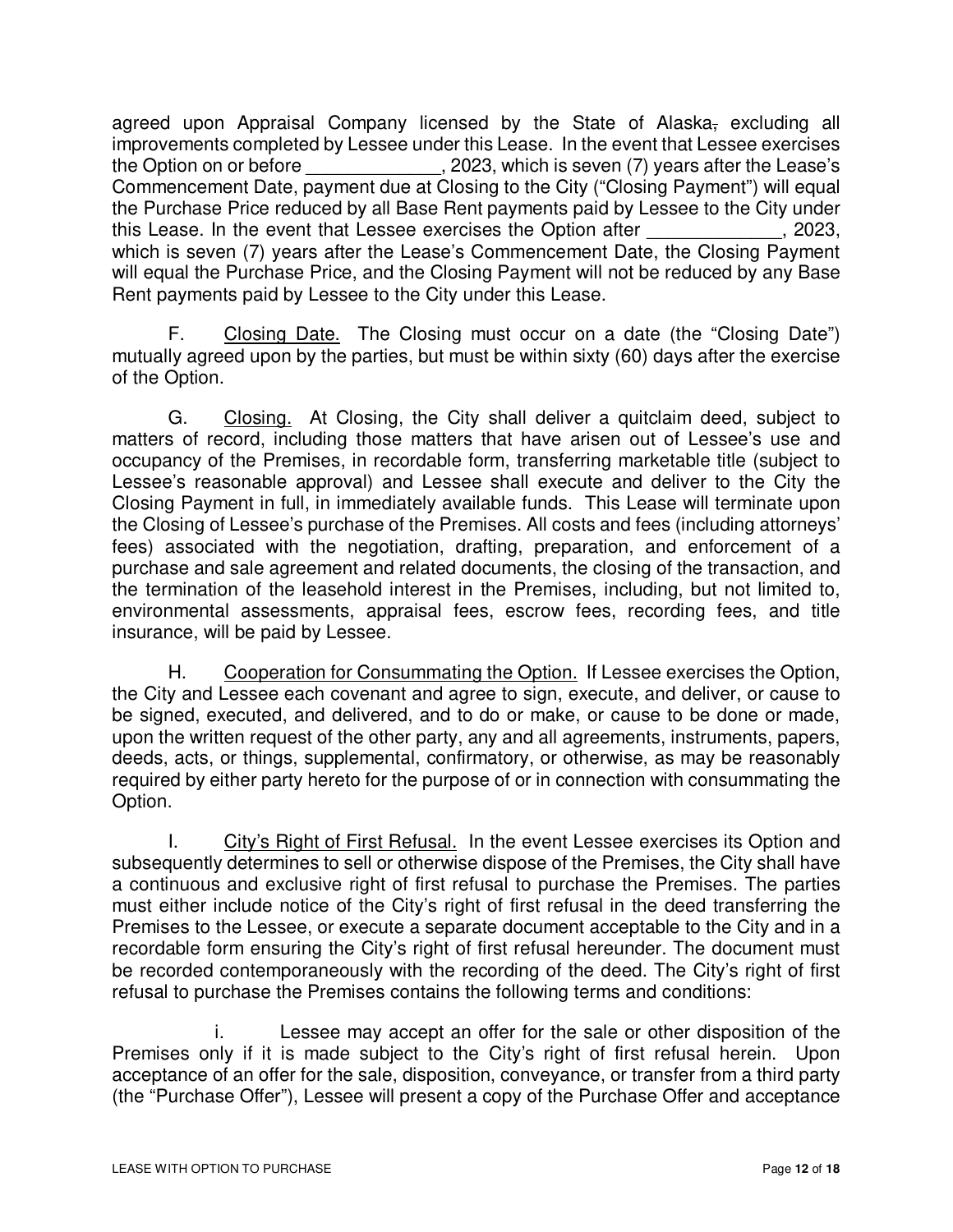to the City by written notice at the address set forth in Section 21.E. The City will then have sixty (60) days to either agree to purchase the Premises on the same terms and conditions set forth in the Purchase Offer, or decline to exercise its right of first refusal. The City shall give written notice of its decision to exercise or decline to exercise its right of first refusal to Lessee at the address set forth in Section 21.E no later than sixty (60) days after being presented with a copy of the Purchase Offer.

ii. If the City declines to exercise its right of first refusal, Lessee may then sell or otherwise dispose of the Premises to the third party on the same terms and conditions set forth in the Purchase Offer. If the sale or other disposition is completed on the same terms and conditions set forth in the Purchase Offer, then any interest of the City in and to the Premises shall cease and be of no further force and effect and the City shall provide in recordable form a release of its right of first refusal at the closing of the sale to the third party. If the sale or other disposition is not completed on the terms and conditions in the Purchase Offer, then the City will continue to have its exclusive right of first refusal under the procedures outlined above in this Section, before Lessee may convey or transfer its interest in the Premises to a third party.

## **21. MISCELLANEOUS**

A. Time Is of the Essence. Time is of the essence for this Lease and of each provision hereof.

B. Entire Agreement. This Lease represents the entire agreement between the parties with respect to the subject matter hereof, and may not be amended except in writing executed by the City and Lessee.

C. Governing Law and Venue. This Lease shall be subject to the provisions of the Cordova Municipal Code now or hereafter in effect. This Lease shall be governed by and construed in accordance with Alaska law and any action arising under this Lease shall be brought in a court of competent jurisdiction in Cordova, Alaska.

D. Relationship of Parties. Nothing in this Lease shall be deemed or construed to create the relationship of principal and agent, partnership, joint venture, or of any association between Lessee and the City. Neither the method of computation of rent, nor any other provisions contained in this Lease, nor any acts of the parties shall be deemed to create any relationship between the City and Lessee other than the relationship of lessee and lessor.

E. Notice. All notices hereunder may be hand-delivered or mailed. If mailed, they shall be sent by certified or registered mail to the following respective addresses:

TO CITY:

City of Cordova Attn: City Manager P.O. Box 1210 Cordova, Alaska 99574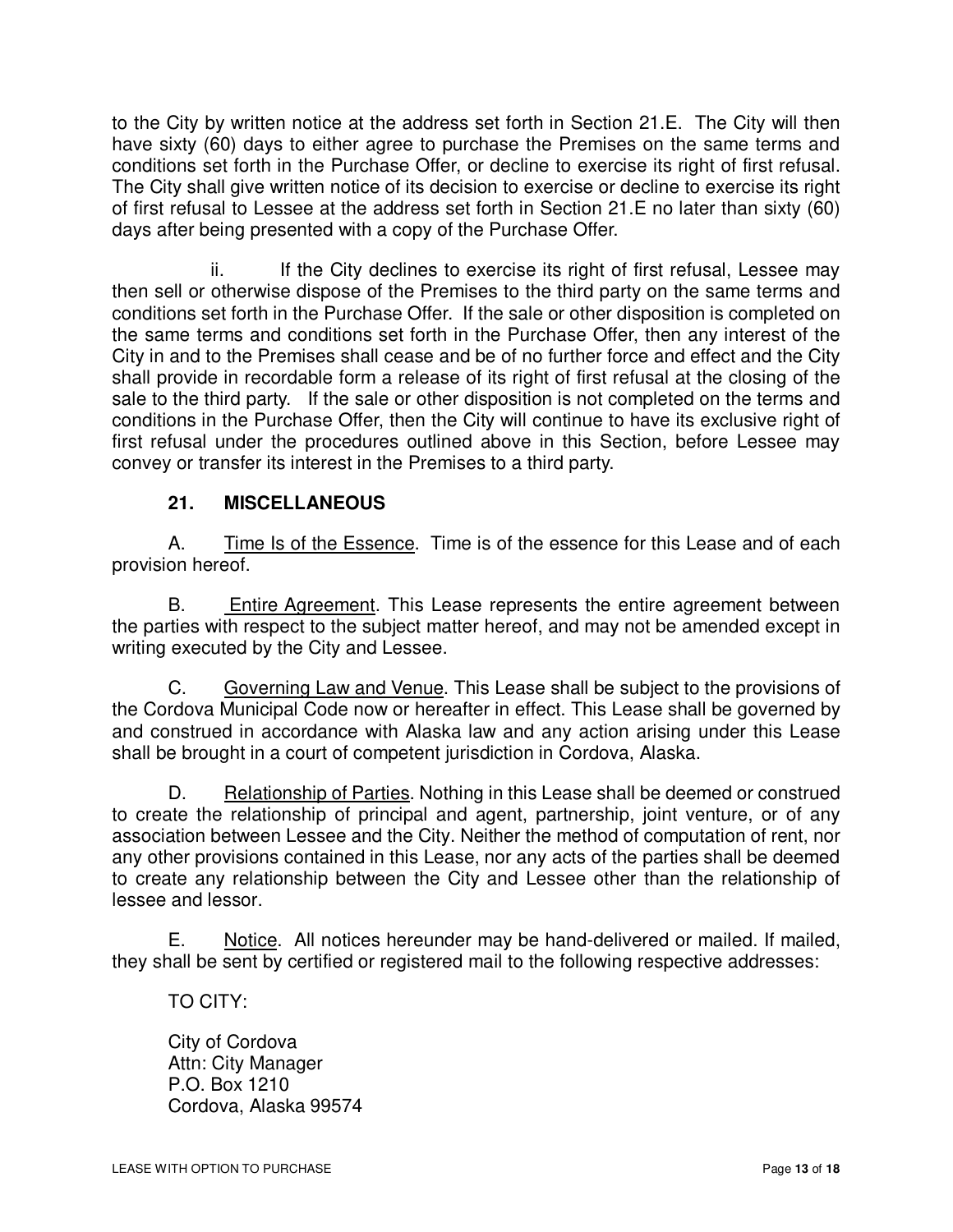TO LESSEE:

Facility Contractors, LLC P.O. Box 2034 Cordova, Alaska 99574

or to such other address as either party hereto may from time to time designate in advance in writing to the other party. Notices sent by mail shall be deemed to have been given when properly mailed. The postmark affixed by the U.S. Post Office shall be conclusive evidence of the date of mailing. If hand-delivered, notice shall be deemed to have been made at the time of delivery.

F. Captions. Captions herein are for convenience and reference and shall not be used in construing the provisions of this Lease.

G. No Waiver of Breach. No failure by the City to insist upon the strict performance of any term, covenant, or condition of this Lease, or to exercise any right or remedy upon a breach thereof, shall constitute a waiver of any such breach or of such term, covenant, or condition. No waiver of any breach shall effect or alter this Lease, but each and every term, covenant, and condition of this Lease shall continue in full force and effect with respect to any other existing or subsequent breach.

H. Survival. No expiration or termination of this Lease shall expire or terminate any liability or obligation to perform which arose prior to the termination or expiration.

I. Partial Invalidity. If any provision of this Lease is held by a court of competent jurisdiction to be invalid, void, or unenforceable, the remainder of the provisions shall remain in full force and effect and shall in no way be affected, impaired, or invalidated.

J. Successors and Assigns. The terms, covenants, and conditions in this Lease shall inure to the benefit of and shall be binding upon the successors and permitted assigns of the City and Lessee.

K. Estoppel Certificates. Either party shall at any time and from time to time, upon not less than ten (10) days' prior written request by the other party, execute, acknowledge, and deliver to such party a statement certifying that this Lease has not been amended and is in full force and effect (or, if there has been an amendment, that the same is in full force and effect as amended and stating the amendments); there are no defaults existing (or, if there is any claimed default, stating the nature and extent thereof); and stating the dates up to which the Base Rent and Additional Charges have been paid in advance.

L. Recordation of Lease. The parties agree that this Lease shall not be recorded, but upon the request of either party, the other party will join the requesting party in executing a memorandum of lease in a form suitable for recording, and each party agrees that such memorandum shall be prepared and recorded at the requesting party's expense.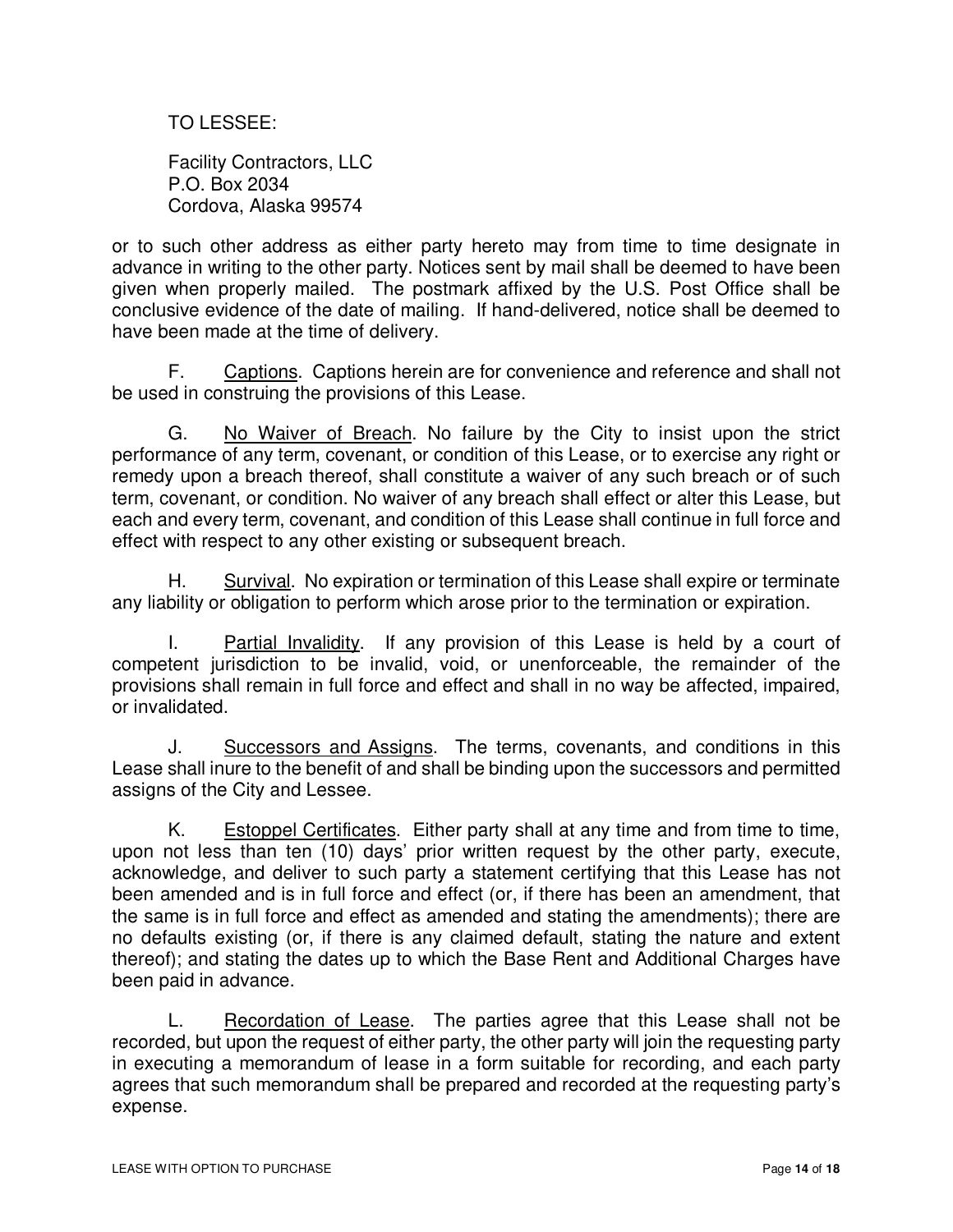M. Authority. Lessee represents that it has all necessary power and is duly authorized to enter into this Lease and carry out the obligations of Lessee. Lessee further represents that Lessee has the necessary power to authorize and direct the officer of Lessee whose name and signature appear at the end of this Lease to execute the Lease on Lessee's behalf.

N. Exhibits. Exhibits A and B to this Lease are specifically incorporated into the Lease.

O. No Third-Party Beneficiaries. Nothing in this Lease shall be interpreted or construed to create any rights or benefits to any parties not signatories, successors, or permitted assigns of signatories to this Lease.

P. Interpretation. The language in all parts of this Lease shall in all cases be simply construed according to its fair meaning and not for or against the City or Lessee as both City and Lessee have had the assistance of attorneys in drafting and reviewing this Lease.

Q. Counterparts. This Lease may be executed in counterparts, each of which when so executed and delivered shall be deemed to be an original and all of which taken together shall constitute one and the same instrument.

R. Attorneys' Fees. In the event that any suit or action is brought to enforce this Lease or any term or provision hereof, the parties agree that the prevailing party shall recover all attorneys' fees, costs, and expenses incurred in connection with such suit or action to the maximum extent allowed by law.

IN WITNESS WHEREOF, the parties have caused this Lease to be executed as of the Commencement Date.

| <b>CITY:</b> | <b>CITY OF CORDOVA</b> |  |
|--------------|------------------------|--|
|              |                        |  |
|              |                        |  |

 $\mathsf{By:}$ 

<u>|</u><br>|ts:

# **LESSEE: FACILITY CONTRACTORS, LLC**

By: \_\_\_\_\_\_\_\_\_\_\_\_\_\_\_\_\_\_\_\_\_\_\_\_\_\_\_\_\_\_\_

 $\blacksquare$  its: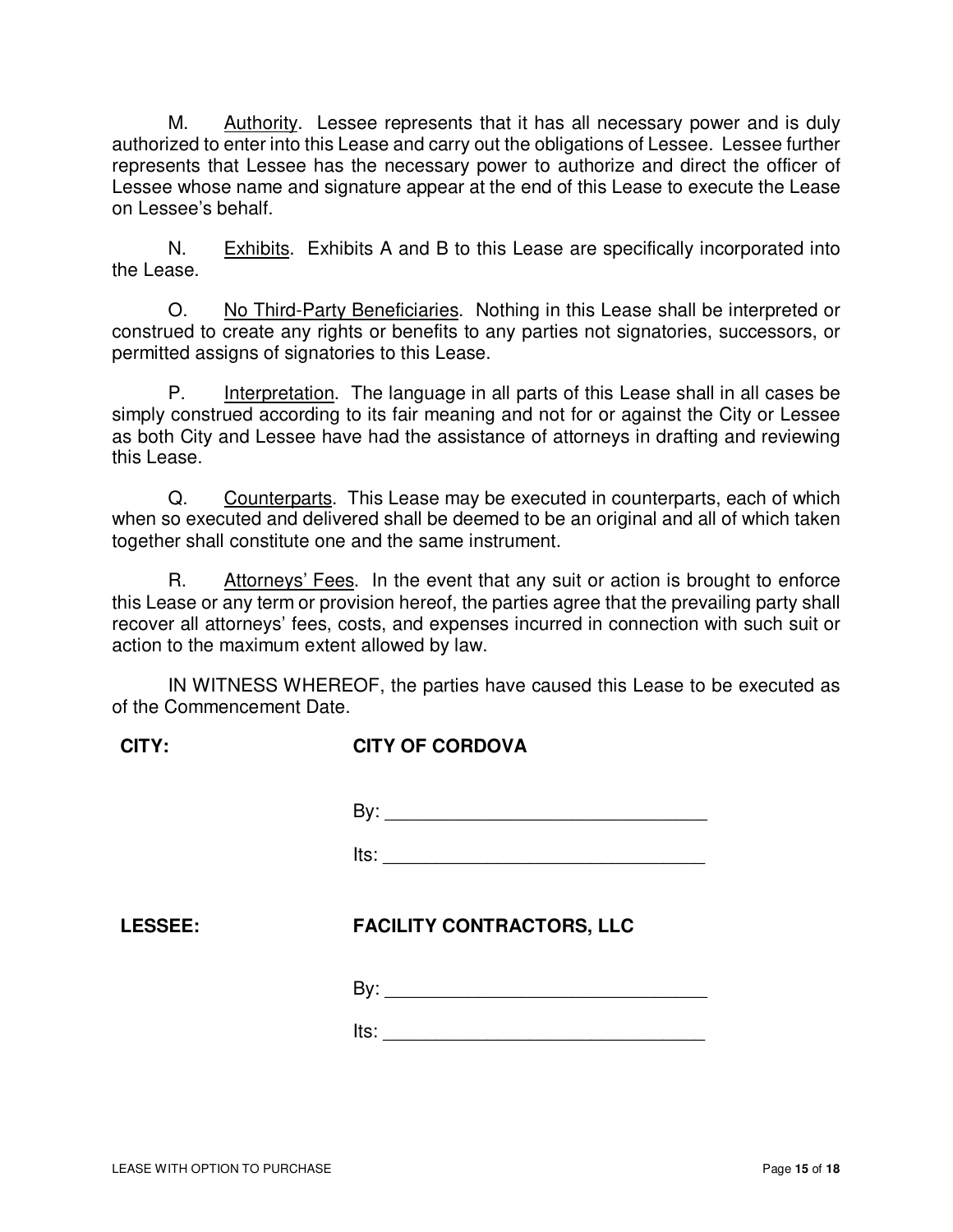| <b>Exhibit A</b> |
|------------------|
|                  |

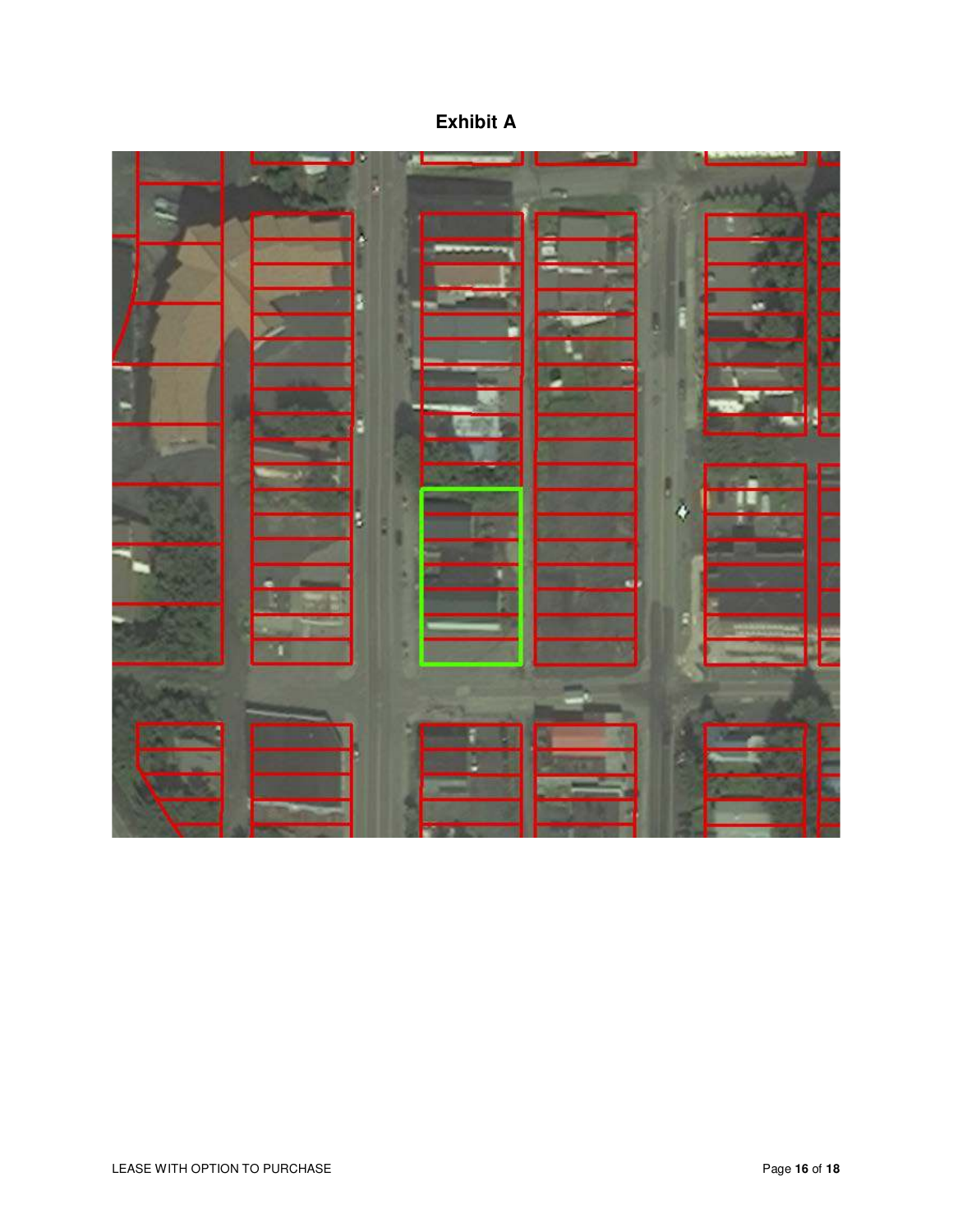### **Exhibit B**

#### **Development Plan**

**Facility Contractors LLC PO Box 2034 Cordova, AK 99574 (907) 424-7765 (907) 424-7768 fax**

January 5, 2016



#### **PROPOSAL FOR LIBRARY / MUSEUM PROPERTY**

Additional Required Information.

1. We respectfully propose the creation of Pioneer Square on lots 12-18, Original Townsite. We will develop a retail/office/hospitality complex utilizing the existing Library and Museum structures.

The proposed development will entail 1: the complete demolition of the flat-roofed structure between the two buildings, 2: the complete interior and exterior renovation of the existing Library and Museum buildings, 3: the lengthening of the Museum building approximately 20 feet creating a 'square' of the structures on the property, and 4: the creation of a courtyard between the structures and covered walkways along the perimeter.

The Library building will contain up to 8 storefronts, with half facing Adams Street and half the interior courtyard. These units can be divided or combined to meet the needs of larger or smaller businesses or organizations.

The Museum building will contain a large reception hall, a certified kitchen for food preparation, and up to 4 small storefronts facing the courtyard. The courtyard at the interior of the square will meet the need for outdoor space (both covered and open air) for social gatherings.

2. The total interior square footage of the development will be 5500 square feet, with an additional 2500 square feet of covered walkway around the square and through the courtyard. The courtyard in the center of the square will contain approximately 2000 square feet of usable open air space which will allow outdoor functions. In total, nearly all of the 10,000 square feet contained within the limits of the covered perimeter of the square will be utilized for commercial and hospitality space.

The square will include up to 20 off-street parking stalls. The entirety of lot 18 will remain parking as will the rear portions of lots 12, 13, 14 and 15.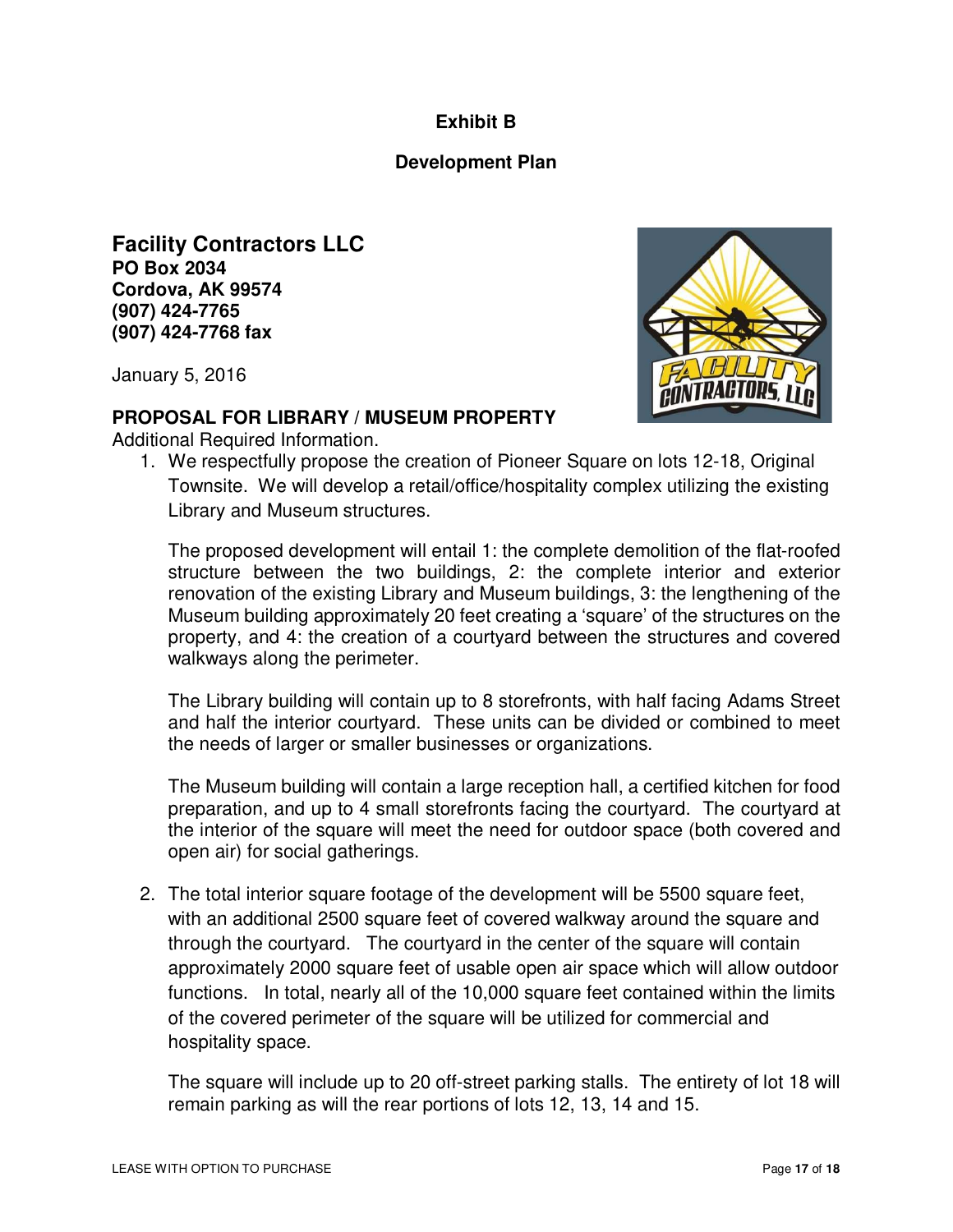- 3. Attached is an elevation sketch of the proposed Pioneer Square and a plan view drawing showing the layout of the development.
- 4. The creation of Pioneer Square on lots 12-18 will be a benefit to 1: existing small businesses, 2: potential business start-ups, 3: businesses requiring the use of a certified kitchen for food preparation, 4: entities requiring office space, 5: the public through increased offerings of products, services and competition, and 6: the City treasury through new sales tax and property tax revenues.

The creation of Pioneer Square will also benefit the City of Cordova by supporting the goal of diversification and growth that led to the creation of the Cordova Center. Pioneer Square will be a direct support to the functions of the Cordova Center through the availability of local products and services to visitors, and additional hospitality space and an alternate venue.

- 5. The total dollar investment in the creation of Pioneer Square will be approximately \$1.1 million.
- 6. We propose to begin development of Pioneer Square in 2016, and complete the development in phases over the next 3 years.